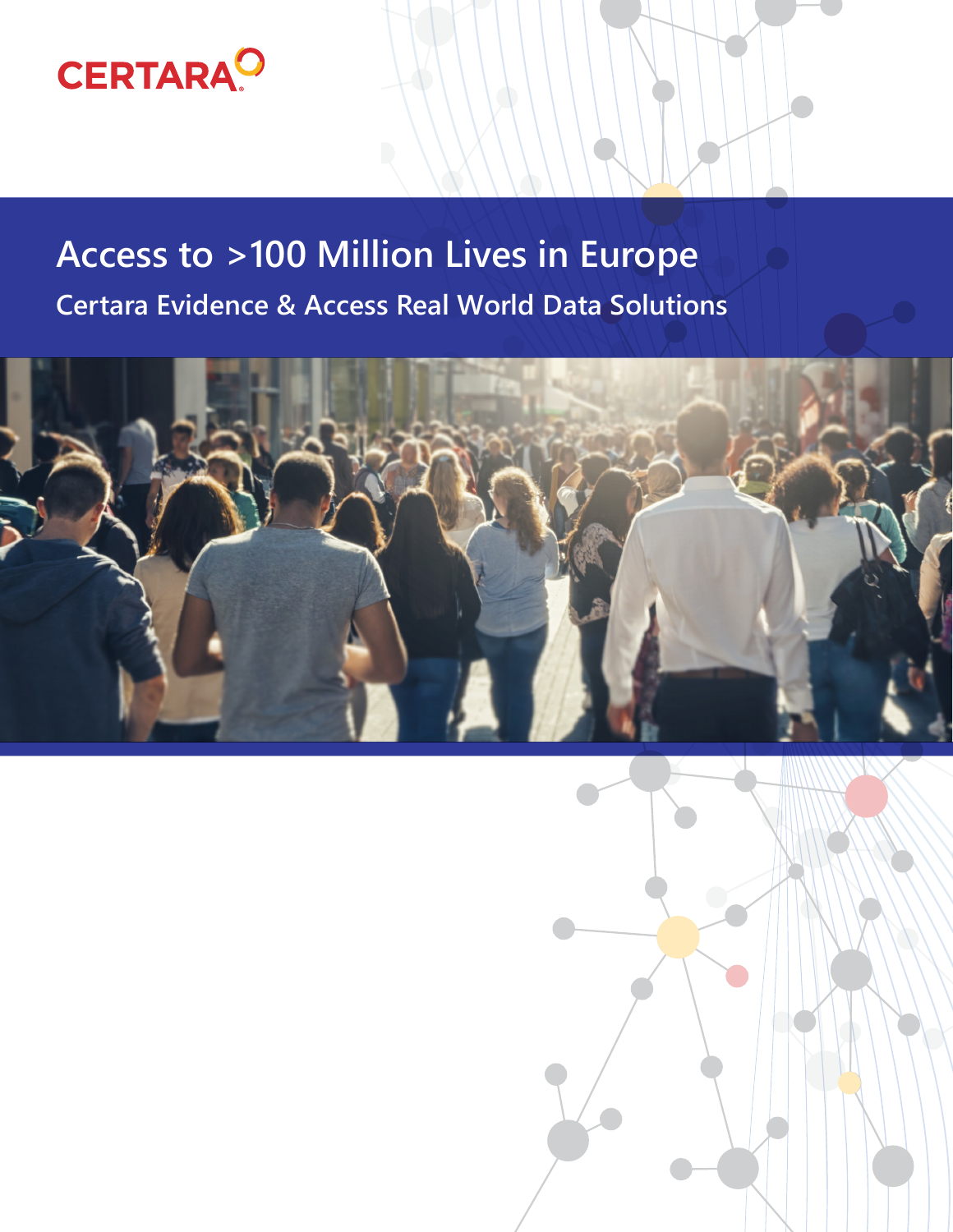

Prior to August 2017, there were only a few data sources that were easily accessible in Europe. All of these data are relatively small (approx. 5-7 million) and primary care-based databases.

Since August 2017, the French agency has made the French national healthcare systems database—SNDS data—accessible to private organisations (pharmaceutical companies need to access the data via a certified third-party), and this does not have to be through academic affiliations or following a request from an agency (EMA, HAS etc.). The access request now is required to demonstrate a scientific or medical research need rather than affiliations or requests from agencies.

**Certara Evidence & Access is proud to be the first successful non-academic applicant to get a positive response towards SNDS data access.** We have been partnering with many industry clients as a pioneer to access the new SNDS data. Combined with our own ANSER Real World Data Sets and other databases in Europe, this offers a combined population of more than 100 million lives in Europe.



**provide sample sizes of >1,000.**

*9 million lives*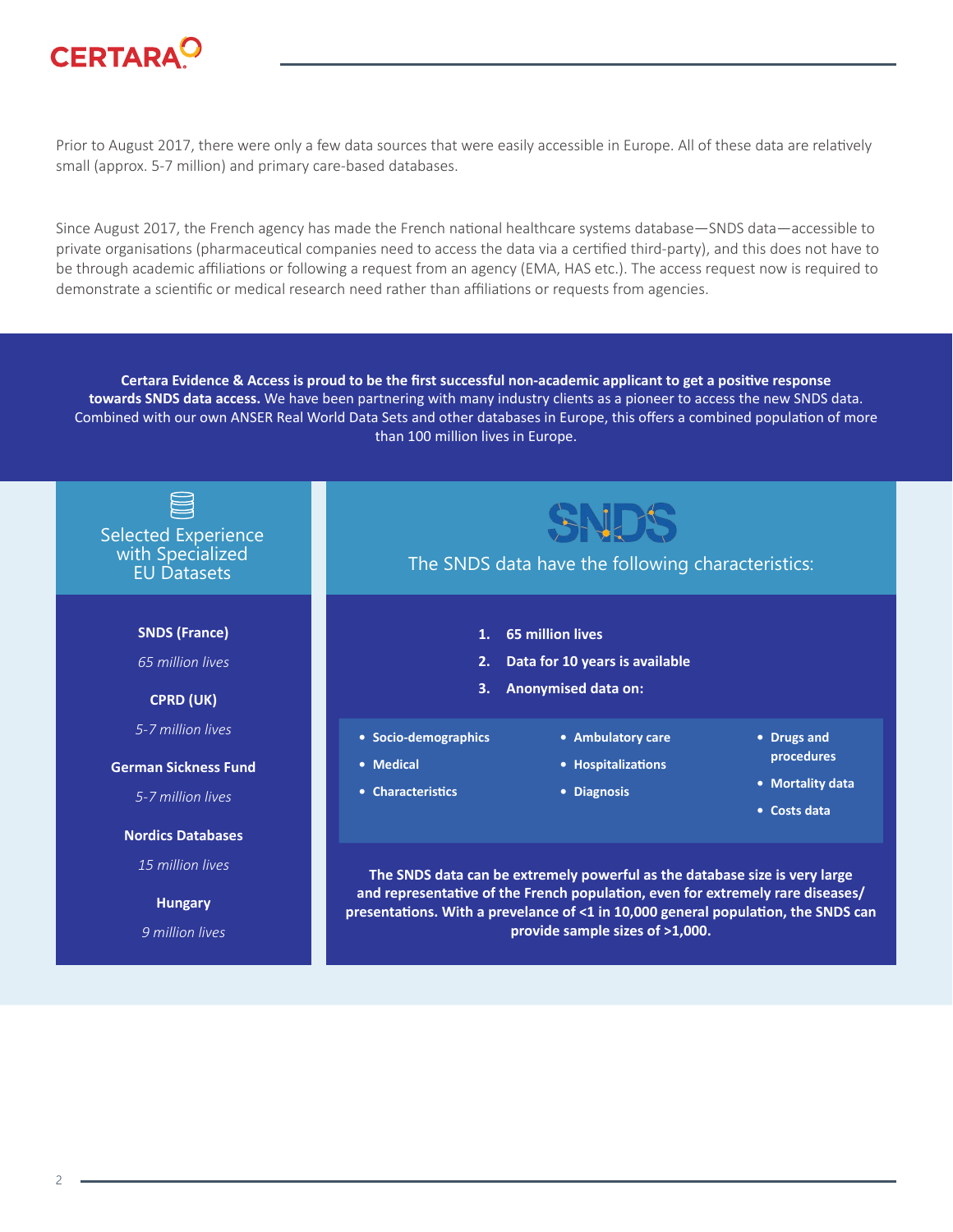# **CERTARA<sup>C</sup>**

**Previously Accessed Through: Academic users**

Previously Accessed Through: Academic users

**Linked datasets can be accessed by private research organisations such as Certara Evidence & Access.**

such as Certara Evidence & Access.

Linked datasets can be accessed by private research organisations

### THE FRENCH NATIONAL HEALTH DATA SYSTEM

#### *AN AMALGAMATION OF THE FOLLOWING DATA*

**CNAM/SNIIRAM** Caisse Nationale d'Assurances Maladie/ Système National d'Information Interrégimes Assurance Maladie

**PMSI** Programme de médicalisation des systèmes d'information

**INSERM: CepiDC** Institut National de la Santé et de la Recherche Médicale

**SNDS** Système National des Données de Santé

**EGB** Echantillon Général des Bénéficiaires



### *SENIOR REAL WORLD EVIDENCE TEAM*



**Sumeet Bakshi** VP, Real World Evidence Solutions **sumeet.bakshi@certara.com**



**Artak Khachatryan** Sr. Director, Pharmacoepidemiology **artak.khachatryan@certara.com**



**Nadia Quignot** Director, Decision Analytics & Real World Evidence **nadia.quignot@certara.com**

Since<br>the<br>the Since 2017, […] the collaboration with Certara's dynamic team has always been constructive and positive, resulting in the signature of a multitude of contracts governing the provision of SNDS data for the realization of various studies in the field of health. "

—**Julius Kemme**, French Health Insurance (CNAM, SNDS data owner)